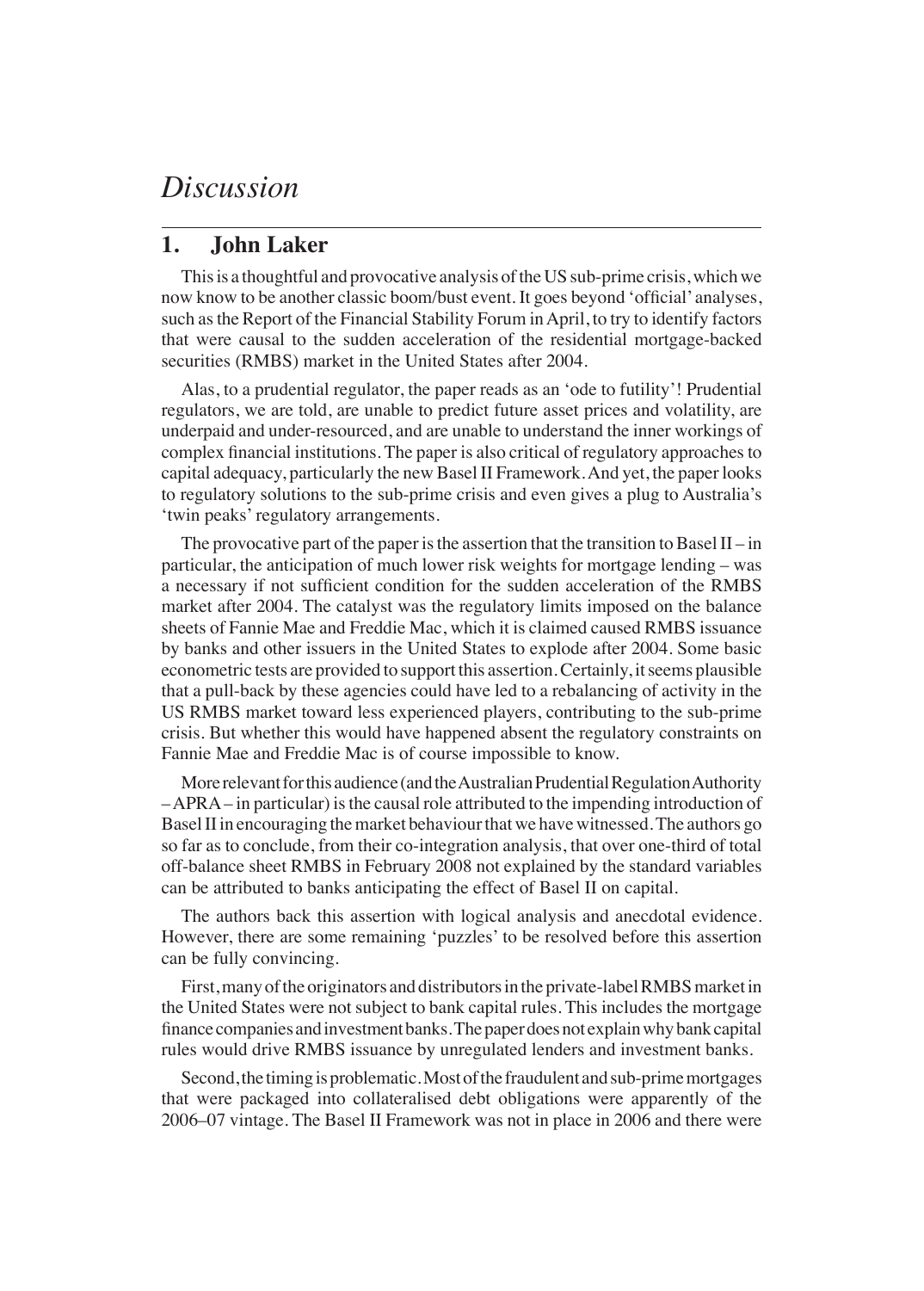significant doubts, even then, about whether the Framework would be implemented in the United States. The objections of the Federal Deposit Insurance Corporation (FDIC), quoted at several points in the paper, were well-known. The assertion that US banks not only actively anticipated Basel II but actually adjusted their portfolios well in advance of obtaining any capital benefit (and thereby incurring a short-term capital penalty) does not seem consistent with our understanding of how banks manage their capital.

In addition, the capital impacts of Basel II have been subject to considerable uncertainty from the beginning, as illustrated by the divergence between the Quantitative Impact Study 4 (QIS-4) results cited by the authors and subsequent surveys. It will be some years before the full impacts on major US banks are clear.

Third, US banks were exceptionally well capitalised over the period in question (generally well above regulatory minima), due to strong economic conditions and profits. It is difficult to accept that regulatory capital requirements would have been a major driver of activity given that they were not binding. Even if capital requirements were a factor, the incentives with respect to securitisation activity should work in the opposite direction to what has been asserted. Basel II reduces housing capital risk weights in most cases. This should clearly discourage, not encourage, securitisation of mortgage loans by banks and encourage on-balance sheet origination.

Finally, if banks adjusted activity to anticipate Basel II, we would expect them to have reduced or repriced their asset-backed commercial paper liquidity lines, for which capital would have to be raised. There is no evidence they did this. Indeed, the Financial Stability Forum has argued that it was the pre-Basel II Framework that encouraged banks to securitise assets through instruments with low capital charges (such as 364-day liquidity facilities).

The assertion of a powerful causal role for Basel II would, of course, be most convincing if it could also be shown that impacts were similar in jurisdictions outside the United States. If banks' actions in originating sub-prime mortgages and securitising them were a response to arbitrage of capital rules, why did this also not occur in Australia? True, there was a significant increase in securitisation activity over the same period (2004–2007), but little evidence of imprudent credit practices by regulated financial institutions. The growth of Australian RMBS in this period can be explained by the mutually reinforcing recovery in the local housing market and the global availability of low-cost funding to Australian financial institutions. However, the larger banks that were likely to be beneficiaries of the advanced Basel II approaches do not make substantial use of securitisation markets, while the smaller banking institutions that do so for funding or capital management purposes have maintained strong lending and servicing records.

There are answers to this puzzle in Australia's case, which address some of the FDIC's criticisms about Basel II. One is that expectations of substantial reductions in regulatory capital, prompted by the early QIS results, gave way during APRA's accreditation process to a greater recognition – particularly when boards and senior management became involved – that Basel II was much more about improved risk management systems and pricing for risk. Related to this, banks were not allowed to set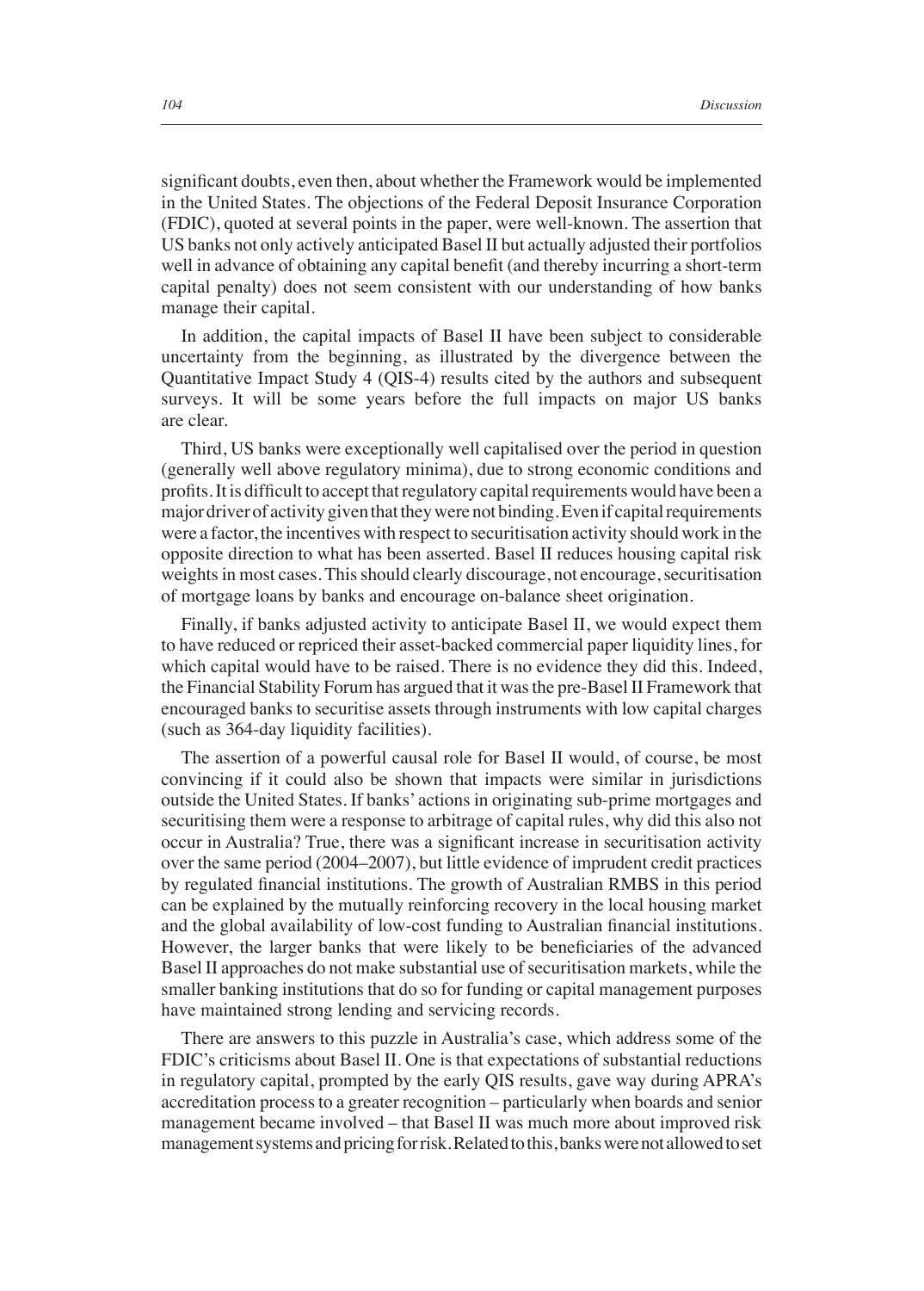their own (low) capital requirements. The accreditation process led to a considerable uplift in banks' original risk estimates, which were generally developed using data from a benign part of the credit cycle; APRA also imposed a 20 per cent floor on loss given defaults (LGDs) in housing lending, which will remain until institutions develop higher-quality, more forward-looking estimates in this area.

In general, the jury may need to stay out longer on the causal role of the Basel II Framework. Much as I would like to think that prudential regulators do wield real influence, it is nonetheless difficult to accept that savings in regulatory capital (real or anticipated) in the United States outweighed fundamental business pricing and risk judgments. Regulatory capital arbitrage may save a few basis points on a transaction, whereas bad debt and fair value charges incurred to date have wiped out entire principal portfolios.

Let me turn to the paper's more general concerns about the Basel II Framework. The paper concludes that the Framework:

- fails to address concentration risk:
- is procyclical; and
- can lead to undercapitalisation of banks by allowing regulatory arbitrage and letting banks set their own capital requirements.

As a consequence, the authors favour simple over more complex regulation, such as a leverage ratio with prompt corrective action triggers.

A simplified capital framework, which is not subject to arbitrage, is not procyclical and deals appropriately with risk concentrations would indeed be the holy grail of capital regulation. A simple rule that effectively covers all risk situations and sets the right incentives! But, in the meantime …

We need to remind ourselves that the move away from simple leverage ratiotype rules, initially to the 1998 Basel Accord, then to Basel II, was aimed at more accurate capital requirements that better reflect the risk profiles of institutions and, in comparison, lessen opportunities for regulatory arbitrage. After all, a leverage ratio penalises low-risk assets and may lead institutions to take on more risks. Basel II was also a response by supervisors to support improvements in risk measurement/ management techniques being made by major international banks.

This is not to say that the Basel II Framework or for that matter any capital regime is perfect. Certainly we agree that more attention is needed to address concentration risks, as the Basel Committee has also recognised. This is not an issue that is, or can be, dealt with by simple leverage-type ratios. The authors offer some high-level suggestions, but the really tricky (and important) piece is the identification and proper measurement of risk concentration exposures.

Procyclicality is also a feature of Basel II as it is for banks' internal risk measurement systems; it exists even with the Basel Accord and other more simplistic capital regimes. The issue is a difficult one, although it is a matter of conjecture how much Basel II might in reality add to the already considerable procyclical forces operating more generally within the economy and financial sector. But again, Basel II recognises the issue and there are elements of the Framework intended to help deal with the possible effects.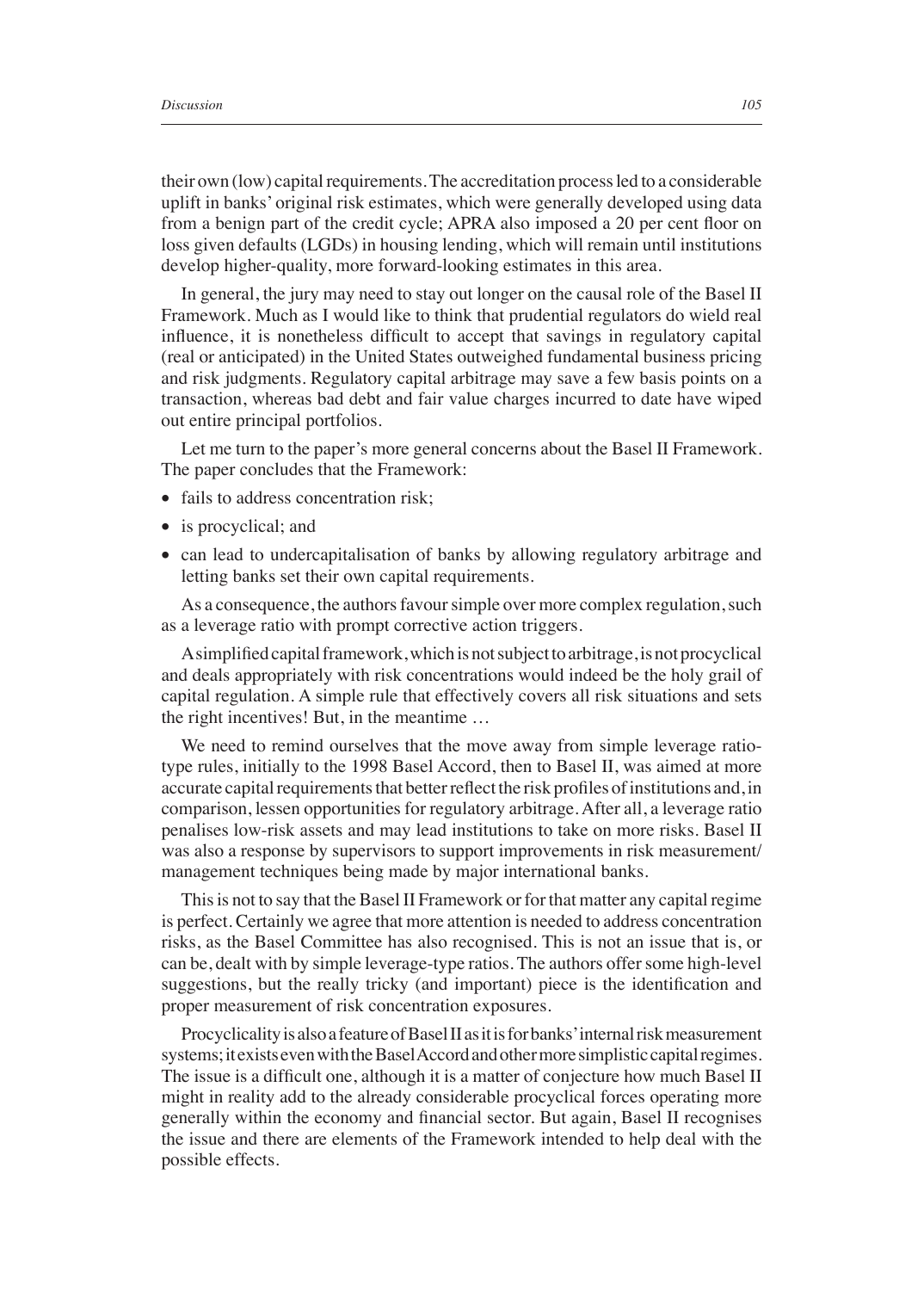I have already commented about the concern that Basel II will effectively allow banks to set their own capital requirements and exploit the complexity of their risk estimates to lower these requirements. Ask any of the larger Australian banks if this is so! Nonetheless, we would acknowledge that the setting of capital requirements under the advanced Basel II approaches is challenging for supervisors but there is an issue of materiality here and there is no need to chase all rabbits down their burrows. In any event, the Framework does not simply take whatever estimates banks decide to put forward for regulatory purposes. Within the credit risk area, for example, the Framework does not accept banks' full portfolio credit models (only certain inputs to those models), introduces the concept of downturn LGDs and sets criteria for acceptable risk estimates.

Any assessment of the Basel II Framework at this early stage in its implementation should bear in mind the warning of the previous Chairman of the Basel Committee '… to not let the best be the enemy of the good' (Le Pan 2008). Capital requirements are just one tool (though an important one) for prudential oversight, not a replacement for sound risk management and a deep understanding of the regulated institutions' business and risk profile.

Perhaps what the paper is really arguing, deep down, is that more capital is better than less capital. This might be music to a prudential regulator's ears, and well-capitalised banks are certainly better placed to weather current global market turmoil. But is a regulator's job simply and always to require more capital? Over time, if capital requirements are set too high (and too bluntly, for example, via a leverage ratio) regulated institutions will have strong incentives to take on more risky business and arbitrage the regulations – that is, to appear safer than they are. The unregulated sector might also expand at the expense of regulated institutions. None of these outcomes can be considered conducive to financial system stability.

If I can express one disappointment with this otherwise engaging paper, it is that it has given market participants something of a free pass. The paper concedes, *en passant*, that '[p]rivate-sector practices need to be improved, to be sure …' but later claims that it is impossible to change certain human behaviour. The implication is that the reaction of market participants to increase their risk appetite and vastly misprice risk was somehow 'to be expected'. 'Boys will be boys' when the global liquidity tap is turned on appears to be the authors' assessment and real blame is instead saved for regulators in setting rules that encourage this risk-taking behaviour.

Any comprehensive analysis of the sub-prime crisis would surely acknowledge that through poor risk management oversight and an inability to think beyond the then buoyant economic cycle, many institutions and investors were lulled into thinking that their liquidity and credit exposures were very low. It is interesting that, of the eight underlying weaknesses identified in the Report of the Financial Stability Forum, poor underwriting standards and shortcomings in firms' risk management practices ranked one and two. Weaknesses in regulatory frameworks, such as those related to the pre-Basel II Framework, ranked eight. This view from Paris could not be more different!

Understanding the failure of market disciplines during the sub-prime crisis would require a rich vein of issues to be analysed. What roles were played by boards of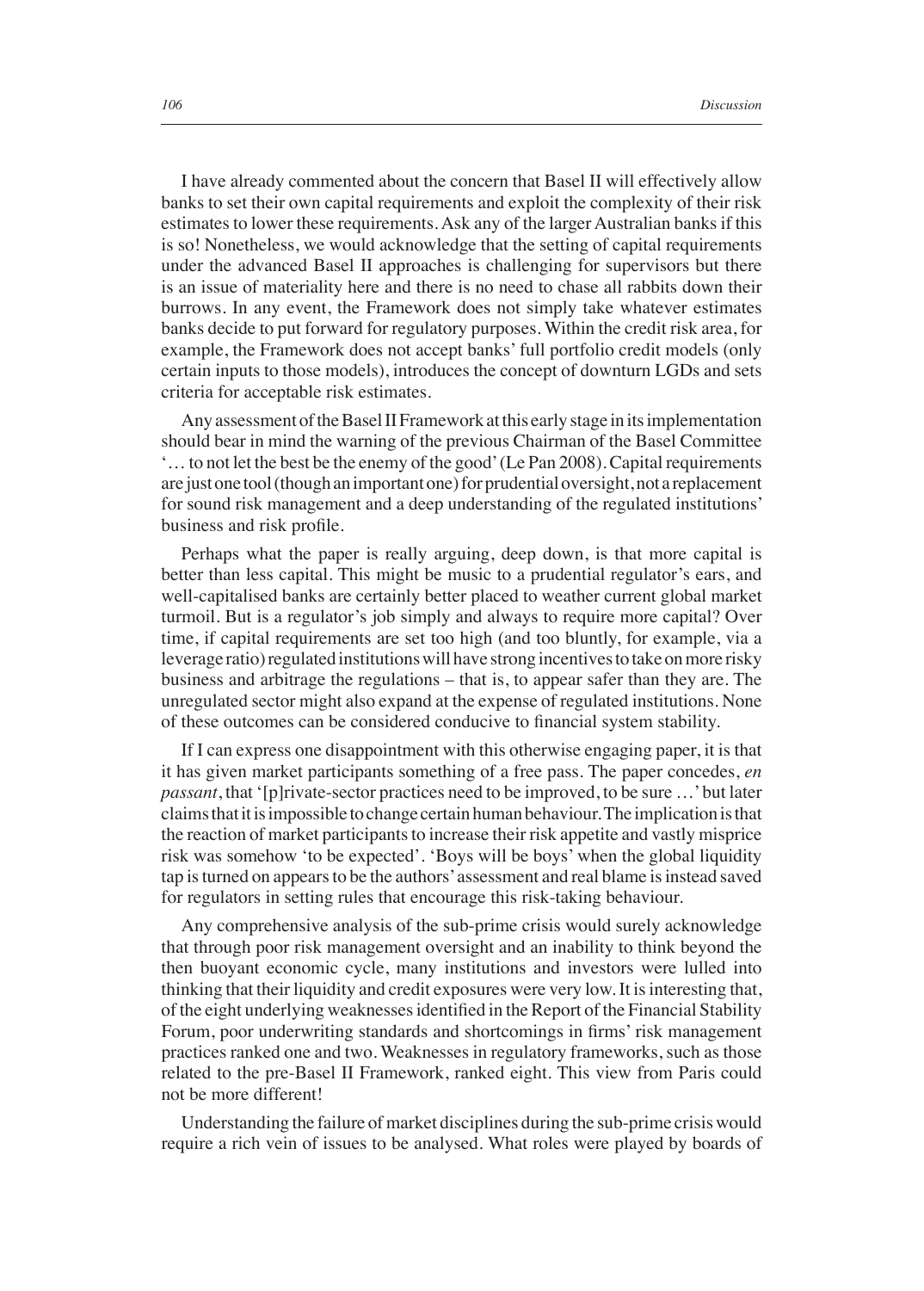financial institutions scarred by the crisis? Has the discipline of shareholders as owners been diluted by the involvement of institutional funds managers, owning shares on behalf of pension funds? Did executive compensation provide sufficient, if any, penalties for failure? How did the incentives in the RMBS market in the United States for recovering sub-prime loans compare with the incentives to package and distribute these loans? I could go on, but I hope that I have said enough to tempt the authors of this paper to embark on a second round of research.

## **Reference**

Le Pan N (2008), 'Remarks on Basel II', *Financial Markets , Institutions and Instruments*, 17(1), pp 19–29.

## **2. Brian Cahill**

Adrian Blundell-Wignall and Paul Atkinson's paper provides a detailed overview of the sub-prime crisis and analysis of likely causes of the crisis. In particular, it outlines regulatory influences in the creation of the crisis and concludes by listing a number of factors that the authors believe are likely to have caused the crisis. It also suggests 10 elements that need to be thought about in the context of regulatory reform.

The paper, at least from my perspective, mostly focuses on the regulatory framework  $-$  especially Basel I and II – and the way in which such a framework encouraged the explosion in RMBS issuance and off-balance sheet vehicles post 2004. This is not my area of expertise and – given John Laker is sitting next to me – I thought it wise to perhaps leave that major theme of the paper to others to discuss.

The paper also touches on the role of the credit rating agencies (CRAs) in the crisis and – if I might paraphrase some of the authors' comments in this area – suggests that the agencies were a key enabler in allowing lemons to be sold into the capital markets. It also highlights an issue that has been the subject of intense debate now for almost a year: that moral hazard and conflict of interest issues arise from the issuer-pays model, or more succinctly, problems can arise when the person whose debt you rate, pays your fees.

Given my role at one of the CRAs, I thought it might be a useful contribution to the discussion if I provided some of my thoughts on these comments.

- First, it is obviously correct that any analysis of the sub-prime crisis must look at the role of the CRAs. Indeed multiple organisations are – the Financial Stability Forum, the US Securities and Exchange Commission, the Committee of European Securities Regulators in Europe and the International Organisation of Securities Commissions – to name some international organisations, and closer to home the Australian Treasury and the Australian Securities and Investment Commission.
- Second, I think the key concern in the paper with respect to CRAs could be summarised as anxiety concerning our independence. Are the CRAs truly independent given the issuer-pays model? We would argue that we are, and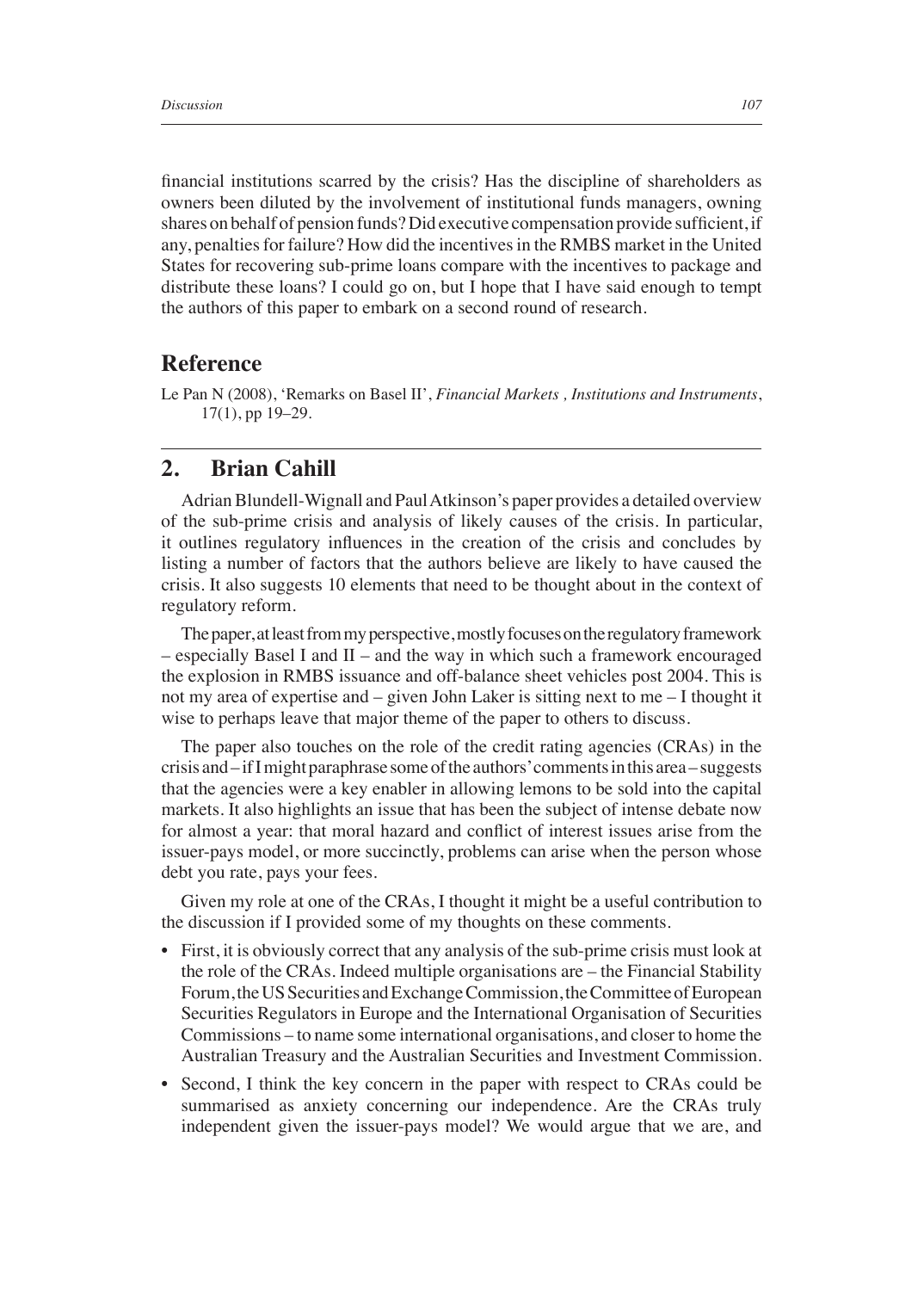that the checks and balances, which were in place before the crisis and which have been subsequently strengthened, prevent the issuer-pays model affecting the independence of our ratings. We are engaging on many fronts to seek to demonstrate this and – where appropriate – make further changes to provide further reassurance. This is a hugely important issue for us, as it massively reduces our credibility and value if people believe we give ratings that are influenced by those who pay us. We do not. We are doing our absolute best to demonstrate this and to reassure people about this.

- Third, in this context it is worth asking: which CRA fee model would be more independent? For example, an investor-pays model? That is not independent, it simply changes the pressures. I would suggest to the authors – and many others that comment on the business model of the CRAs – that the focus should be on the checks and balances, not the model itself. This is essentially what many regulatory initiatives are focused on.
- Finally, I thought I might add a suggestion as to what else might have been covered by the paper in more detail. A keen area of debate surrounding the crisis has not only been the role of rating agencies in providing AAA ratings to some structured finance products, but what context allowed such paper to be sold. If these products were indeed lemons – as the authors argue – why did people buy them? To my mind this is an area that might have been further explored in the paper. A recent paper from the Committee on the Global Financial System  $(CGFS 2008)$  – on ratings in structured finance during the sub-prime crisis and what went wrong – highlights a number of analytical shortcomings at the CRAs that they believe need addressing. It also highlights perhaps a too heavy reliance on ratings by investors and the need for investors to strengthen their own risk assessment going forward. The paper also suggests the need for greater information transparency. We would support this and are actively taking steps to improve the information flow around how we arrive at ratings and what they mean. We would support greater *market* transparency, in respect to information disclosed about structured finance products. That ratings should support, not replace, investor due diligence is a key conclusion from that paper which we would heavily support.

In conclusion, Adrian and Paul's paper gives an illuminating overview of the background and likely causes of the sub-prime crisis, with a key focus on regulatory frameworks. In particular, it focuses on the enablers or motivators that drove the creation of sub-prime products from the sell-side. If I might say so, it lets the nonbank buy-side off a little lightly to my mind, by not further exploring their role as large buyers of sub-prime products. What lessons can be learnt from this? Part of the answer involves looking at the credit rating agency industry, but this is clearly not the whole story.

## **Reference**

CGFS (2008), 'Ratings in Structured Finance: What Went Wrong and What Can Be Done to Address Shortcomings?', CGFS Papers No 32.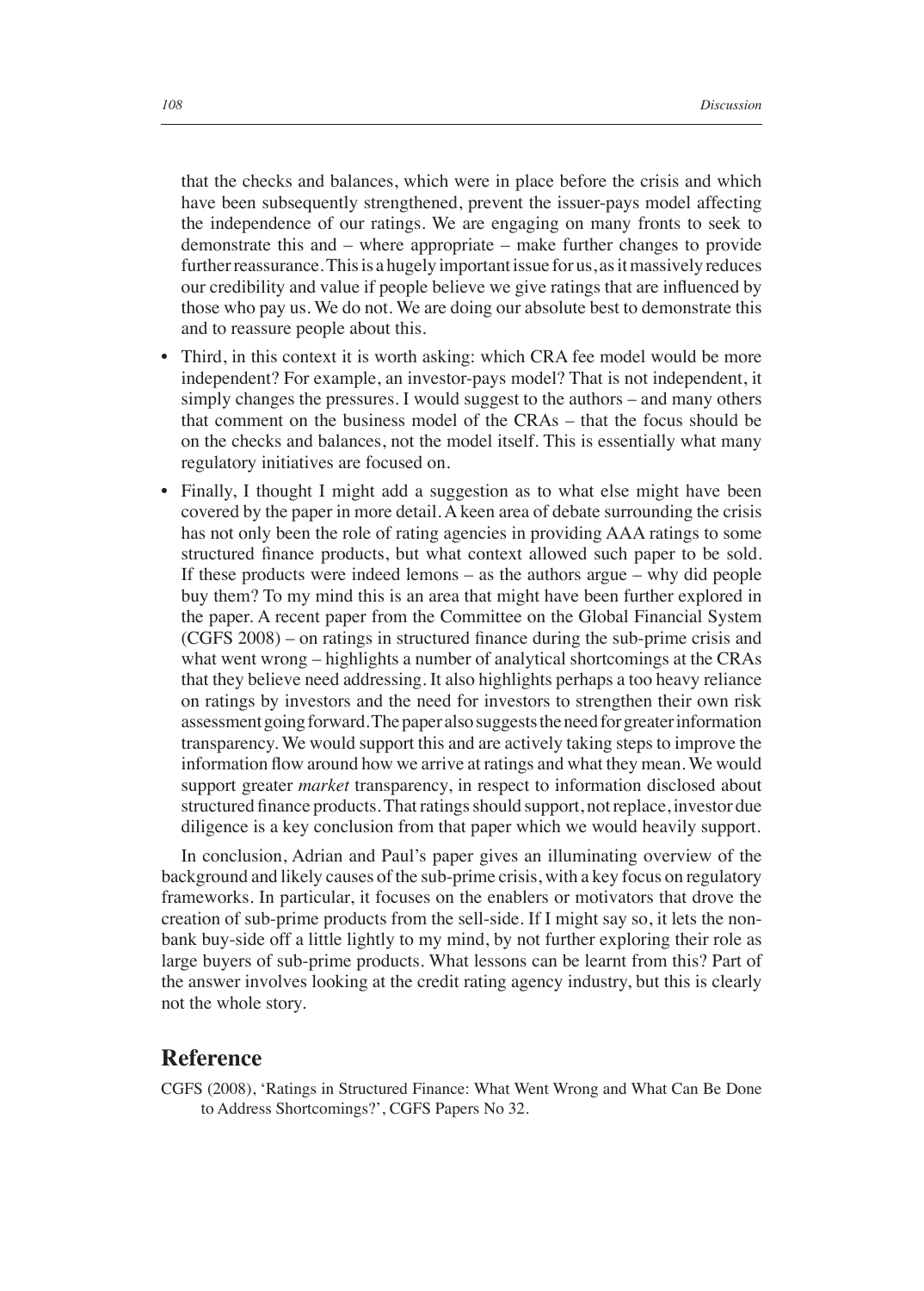#### **3. General Discussion**

In their paper, Adrian Blundell-Wignall and Paul Atkinson argue that two key causes of the recent financial turmoil were changes in the capital adequacy and balance sheet restrictions of the government-sponsored entities and the release of Basel II. They argue that these were primary drivers of the large pick-up in subprime lending in the United States after 2004. Much of the general discussion was associated with these particular results.

One participant suggested that although the timing of these events matched the run-up in sub-prime lending, the change in incentives as a result of the regulatory adjustments were actually likely to have worked in the opposite direction to that argued in the paper. In particular, the Basel II rules reduced the capital charges for on-balance sheet assets, so it would seem peculiar that this change would cause a large move of assets to off-balance sheet vehicles, such as structured investment vehicles. In response, Adrian Blundell-Wignall suggested that the capital charge for off-balance sheet assets did not apply at the time these changes were taking place, and that the financial institutions planned to bring these assets back onto bank balance sheets when Basel II came into effect. Other participants offered alternative explanations for the timing of the run-up in sub-prime lending. It was suggested that given an expectation in 2003–04 that real US interest rates would rise quite rapidly, financial institutions chose to lower underwriting standards, rather than accept slower rates of growth in lending. It was argued that part of the reason for this was that bank staff were compensated for their near-term performance relative to other banks. There was some debate about whether sub-prime lending was even the right place to look for causal factors of the financial turmoil at all, with some participants indicating that the large decrease in interest rates globally (the global 'savings glut') and the widespread decline in the volatility of output and inflation were more important.

Following on from this debate there was some discussion about the design of Basel II. One participant pointed out that Basel II was a response to pressures by financial institutions and it was the private-sector institutions that had encouraged greater weight to be placed on internal capital modelling. Many private-sector institutions reportedly viewed previous guidelines as inadequate in a number of respects. For example, they treated a loan to a small business as having the same risk as a loan to a large conglomerate. Nevertheless, it was suggested that there was still much debate about what constitutes an acceptable capital modelling framework for the purposes of determining minimum capital requirements. One participant suggested that a positive feature of Basel II was that it had been developed in consultation with the banks and was based on a framework that had developed gradually, in an iterative way. Another participant disagreed, suggesting that the regulators had been bullied into the Basel II arrangements.

There was also consideration of the role of credit rating agencies. In particular, some participants raised concerns about the independence of the rating agencies, pointing to the adverse impact on their clients' profitability that could come from a poor rating. In line with the paper, there was support for the idea that authorities